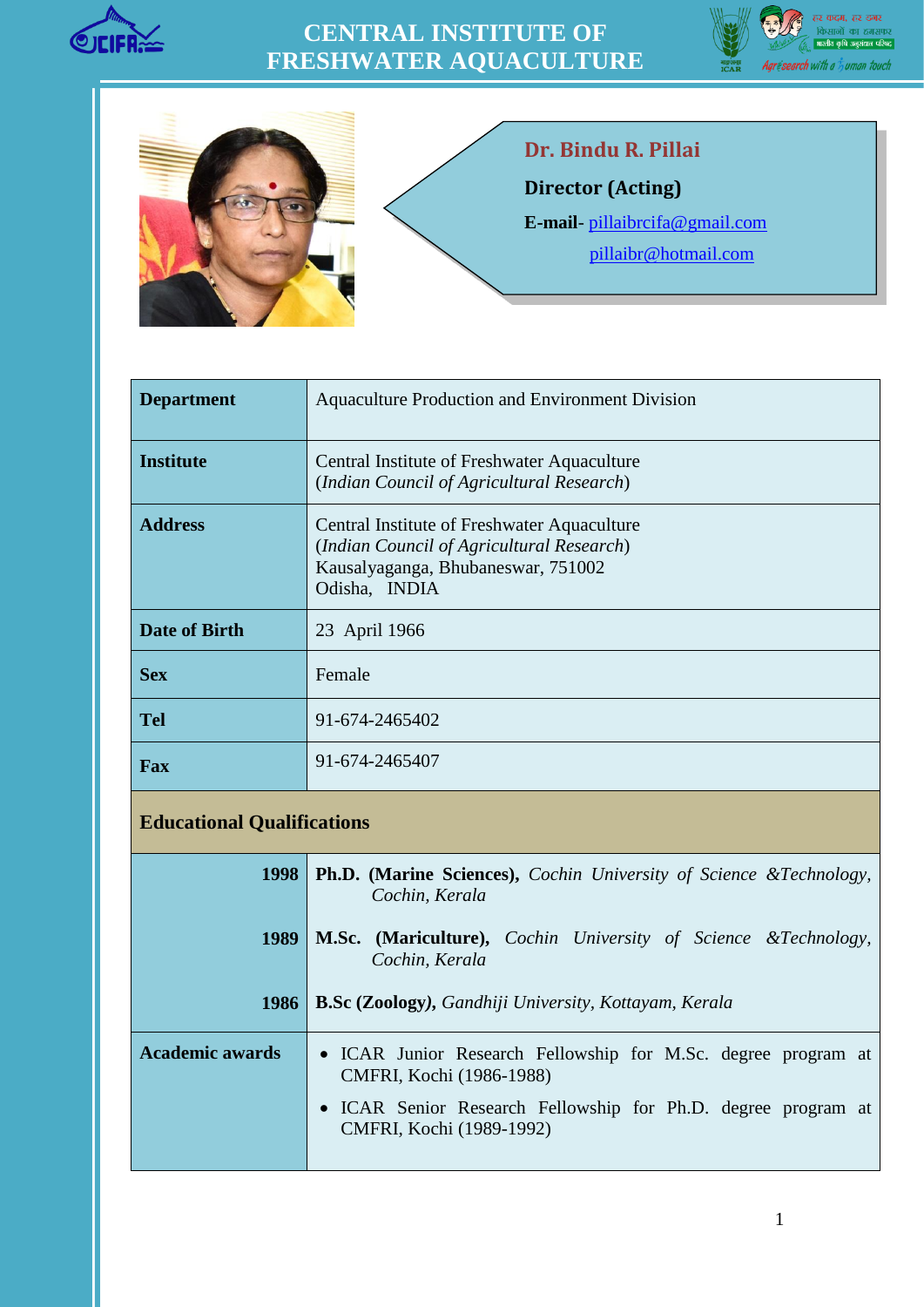

## **CENTRAL INSTITUTE OF FRESHWATER AQUACULTURE**



| <b>Areas of</b><br>specialization                              | Genetic improvement of freshwater prawn Macrobrachium<br>rosenbergii                                                                                                                                                                           |
|----------------------------------------------------------------|------------------------------------------------------------------------------------------------------------------------------------------------------------------------------------------------------------------------------------------------|
|                                                                | Breeding, hatchery technology and grow-out culture of M.<br>rosenbergii                                                                                                                                                                        |
|                                                                | Physiology of osmoregulation in penaeid prawns.                                                                                                                                                                                                |
|                                                                | Cryopreservation of embryos and larval stages of <i>M. rosenbergii</i> .                                                                                                                                                                       |
| <b>Current areas of</b><br>research                            | Genetic improvement of giant freshwater prawn Macrobrachium<br>rosenbergii through selective breeding.                                                                                                                                         |
|                                                                | Development of Freshwater Integrated Multi-Trophic Aquaculture<br><b>Systems</b>                                                                                                                                                               |
|                                                                | Aquaponics                                                                                                                                                                                                                                     |
| <b>Research guidance</b>                                       | $M.F.Sc. - 2$<br>$Ph.D - 2$                                                                                                                                                                                                                    |
| <b>Highlights of</b><br><b>Research</b><br><b>Contribution</b> | Initiation and implementation of a genetic selection programme based<br>on family selection to develop a fast growing strain of freshwater<br>prawn Macrobrachium rosenbergii.                                                                 |
|                                                                | Involved in establishing a captive broodstock bank for the production<br>$\bullet$<br>of good quality seed of freshwater prawn Macrobrachium<br>rosenbergii in a 2 ha area in the Instructional fish farm of College of<br>Fisheries, Nellore. |
|                                                                | Developed and standardized protocols for reliable production of full<br>$\bullet$<br>sib families of freshwater prawn M. rosenbergii for selective<br>breeding programme.                                                                      |
|                                                                | Standardization of an individual (visible implant alphanumeric tag)<br>as well as batch tagging technique (visible implant elastomer tag) in<br>juvenile freshwater prawn M. rosenbergii.                                                      |
|                                                                | Developed and standardized a package of practices for the<br>$\bullet$<br>development<br>captive<br>broodstock of freshwater<br>of<br>prawn<br>Macrobrachium rosenbergii.                                                                      |
|                                                                | Development of an enzymatic digestion method for the individual<br>$\bullet$<br>separation of viable embryos of Macrobrachium rosenbergii for<br>cryopreservation studies.                                                                     |
|                                                                | Development and standardization of a semi closed, two-phase<br>$\bullet$<br>technology for<br>hatchery<br>sustainable<br>production<br>seed<br>of<br>Macrobrachium rosenbergii.                                                                |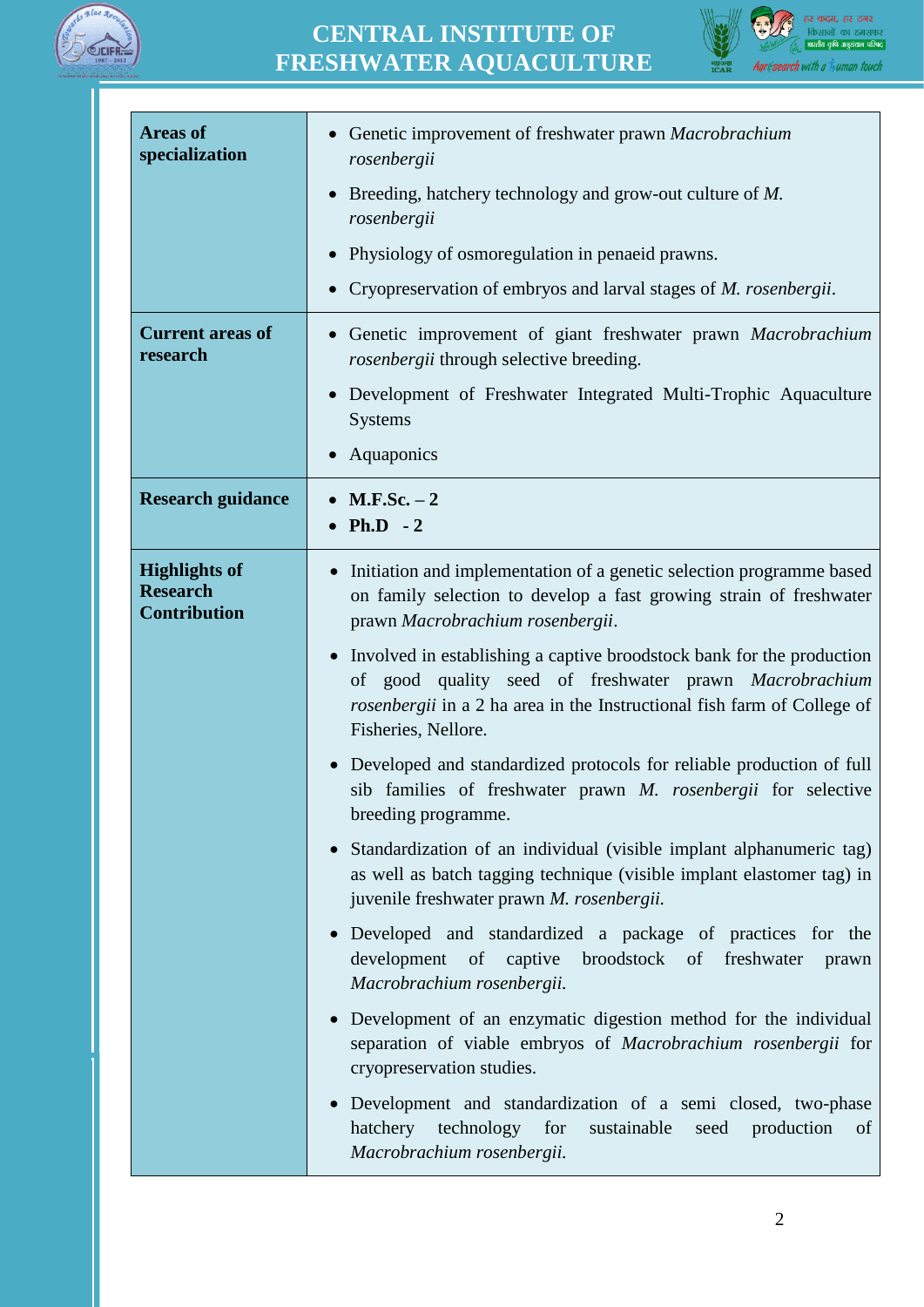|                            | • Development of a package of practices for grow out production of<br>freshwater prawn M. rosenbergii                                                                                                                                                                                                                              |
|----------------------------|------------------------------------------------------------------------------------------------------------------------------------------------------------------------------------------------------------------------------------------------------------------------------------------------------------------------------------|
|                            | • Developed and standardized an indoor high-density rearing system<br>for <i>M. rosenbergii</i> post larvae in a commercial level hatchery.                                                                                                                                                                                        |
|                            | • Developed an enzymatic digestion method for the individual<br>separation of viable embryos of Macrobrachium rosenbergii for<br>cryopreservation studies.                                                                                                                                                                         |
|                            | Developed an outdoor nursery rearing system of post larvae of<br>$\bullet$<br>Macrobrachium rosenbergii in earthen ponds.                                                                                                                                                                                                          |
| <b>Publications</b>        | Peer reviewed Research Papers – 46                                                                                                                                                                                                                                                                                                 |
|                            | Edited publications: 11                                                                                                                                                                                                                                                                                                            |
|                            | Book Chapters/Technical Papers/ Popular Articles: 11                                                                                                                                                                                                                                                                               |
|                            | Leaflets - 15                                                                                                                                                                                                                                                                                                                      |
| <b>Recent Publications</b> | Bindu R. Pillai, Lalrinsanga, P.L., Ponzoni, R.W., Khaw, H.L.,<br>1.<br>Mahapatra, K.D., Mohanty, S., Patra, G., Naik, N., Pradhan, H. and<br>P. Jayasankar. 2017. Phenotypic and Genetic Parameters for Body<br>Traits in the Giant Freshwater Prawn (Macrobrachium rosenbergii)<br>in India. Aquaculture Research 48, 5741-5750. |
|                            | 2.<br>Jesna, P.K., Pillai, B.R., N. Naik and H. Pradhan., 2018. Biofilm<br>formed on different natural substrates enhances the growth and<br>survival in Macrobrachium rosenbergii (De Man 1879) juveniles.<br>Indian Journal of Fisheries, 65(1): 55-58.                                                                          |
|                            | Ferosekhan, S., Sahoo, S.K., Giri, S.S., Das, B.K., Pillai, B.R and<br>3.<br>Das, P. C. 2019. Captive broodstock development, induced breeding<br>and seed production of bagrid catfish, Mahanadi rita, Rita chrysea<br>(Day, 1877), Aquaculture, 503, 339-346.                                                                    |
|                            | Haldar, C., Das. S. P., Pillai, B.R., Pavan-Kumar A., P. Gireesh-<br>4.<br>Babu, Das, P., Chaudhari, A., 2019. Single-nucleotide<br>polymorphisms linked to body weight revealed in growth selected<br>Macrobrachium<br>rosenbergii, Aquaculture<br>International,<br>https://doi.org/10.1007/s10499-018-03343                     |
|                            | Sahoo, S.K., Ferosekhana, S. Giri, S.S., Radhakrishnan, K., Panda,<br>5.<br>D, SriHari, M., Pillai, B.R. 2019. Length-weight relationship and<br>growth performance of different life stages of hatchery produced<br>magur, Clarias magur (Hamilton, 1822). Aquaculture Research<br>DOI: 10.1111/are.14018                         |
|                            | Dash, L., Kumar, R., Mohanta, K.N., Mohanty, U.L., Pillai, B.R. and<br>6.<br>Sundaray, J.K. 2019. Effect of feeding frequency on growth, feed<br>utilisation and cannibalism in climbing perch Anabas testudineus<br>(Bloch 1792) fry. Indian Journal of Fisheries, 66 (1):106-111.                                                |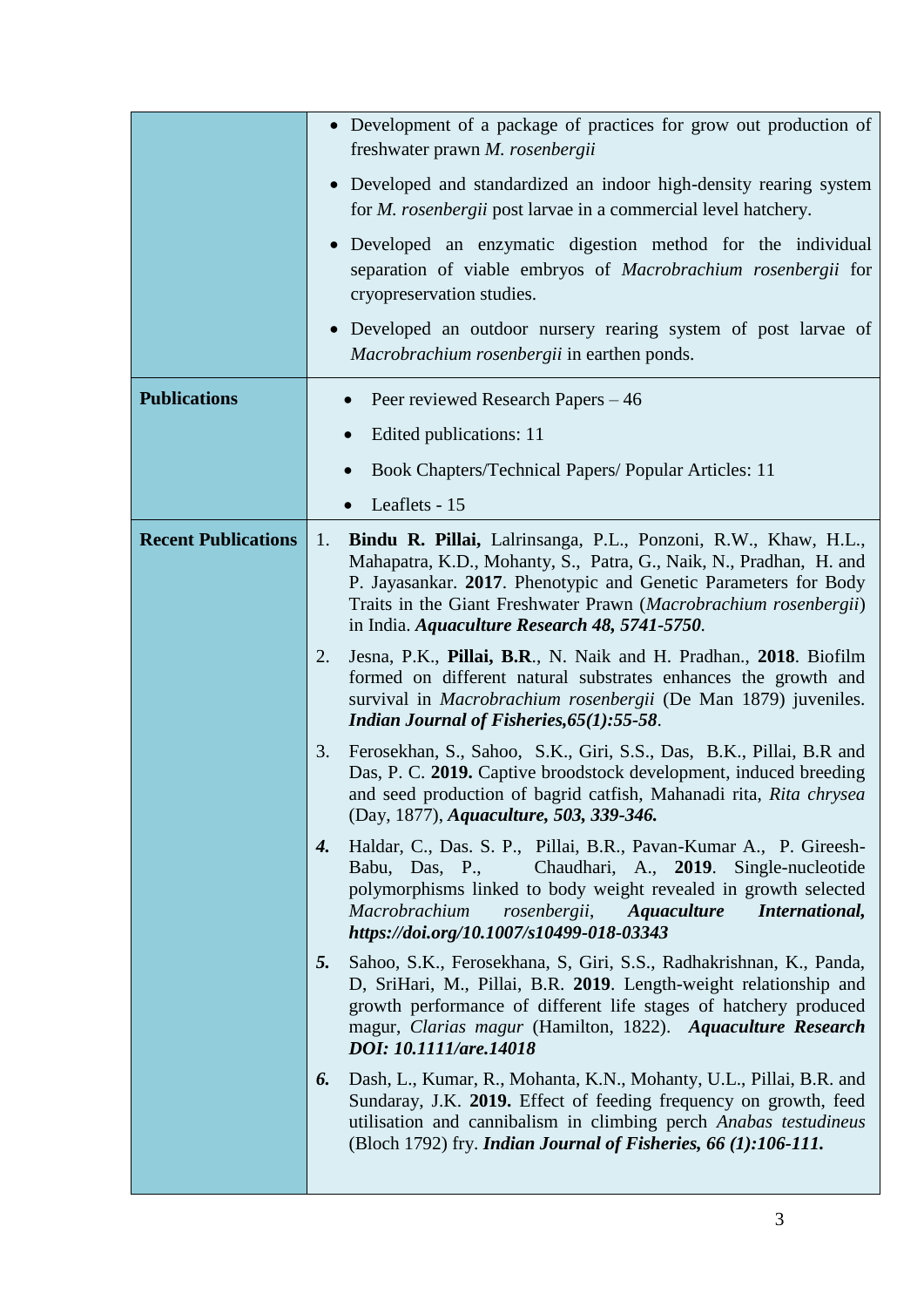| P K Sahoo., Pattanayak, S., Paul A, Sahoo, M. K., Rajesh Kumar, P.<br>7.<br>Panda, D and Pillai, B. R., 2018. First record of <i>Metanophrys</i><br>sinensis (Protozoa: Ciliophora: Scuticociliatida) from India causing<br>large scale mortality in a new host Macrobrachium rosenbergii<br>larvae. Journal of Fish diseases, DOI: 10.1111/jfd.12809.                                                                                   |
|------------------------------------------------------------------------------------------------------------------------------------------------------------------------------------------------------------------------------------------------------------------------------------------------------------------------------------------------------------------------------------------------------------------------------------------|
| Adhikari, S, Chaudhury, A.K, Barlaya, G., Rathod, R., Mandal, R.N,<br>8.<br>Ikmail, S., Saha G.S, De H.K, Sivaraman I, Mahapatra AS, Sarkar S,<br>Routray P, Pillai, B.R., Sundaray, J.K. 2018. Adaptation and<br>Mitigation Strategies of Climate Change Impact in Freshwater<br>Aquaculture in some<br>states<br>of India.<br><b>Journal</b><br>of<br>FisheriesSciences.com 12(1): 16-21.                                              |
| Bindu R. Pillai, Mahapatra, K.D., Ponzoni, R.W., Sahoo, L.,<br>9.<br>Lalrinsanga, P.L., Mekkawy, W., Khaw, H.L., Nguyen,<br>N.H.,<br>Mohanty, S., Sahu, S., Patra, G., 2015. Survival, sex ratio, male<br>morphotype distribution, female reproductive status and tag losses in<br>three populations<br>of freshwater<br>crosses<br>among<br>prawn<br>Macrobrachium rosenbergii (de Man) in India. Aquaculture<br>Research 46, 2644-2655 |
| 10. Bindu R. Pillai, K. D. Mahapatra, R. W. Ponzoni, L. Sahoo, P.L.<br>Lalrinsanga, N. H. Nguyen, S. Mohanty, S. Sahu, Vijaykumar, S.<br>Sahu, Khaw, H. L. Patra, G, Patnaik, S, Rath, S. C. 2011. Genetic<br>evaluation of a complete diallel cross involving three populations of<br>freshwater prawn (Macrobrachium rosenbergii) from different<br>geographical regions of India. Aquaculture 319 (2011) 347–354                      |
| 11. Padmanava Mohanty, L.Sahoo, B. R Pillai, P. Jayasankar and<br>P.Das, 2016. Genetic divergence in Indian populations of M.<br>rosenbergii using microsatellite markers. Aquaculture Research 47,<br>472-481.                                                                                                                                                                                                                          |
| 12. Anantharaja, K., Mohapatra, B.C., Pillai, B.R., Rajesh Kumar,<br>Devaraj C. and Majhi, D 2017. Growth and survival of climbing<br>perch, Anabas testudineus in Nutrient Film Technique (NFT)<br>International Journal of Fisheries and<br>Aquaponics System.<br><b>Aquatic Studies; 5(4): 24-29.</b>                                                                                                                                 |
| 13. Patra, G., Mohanty, J., Garnayak, S. K., Sahoo P. K., and Pillai, B.R.<br>2015. Genetic variations among families of selectively bred<br>Macrobrachium rosenbergii (de man) by RAPD-PCR analysis<br>Journal of Aquaculture 23, 17-36.                                                                                                                                                                                                |
| 14. Swagathika Mohanty, Pillai, B. R, Rangacharylu, P.V. 2013. Effect<br>of different levels of dietary lipids on reproductive performance of<br>captive broodstock of Macrobrachium rosenbergii. Journal of<br><i>Aquaculture, 21, 21-26.</i>                                                                                                                                                                                           |
| 15. PL Lalrinsanga, B.R Pillai, G. Patra, S. Mohanty, N.K Naik, R.R<br>Das, S Sahu, 2014. Yield characteristics and morphometric<br>relationships of giant freshwater prawn, Macrobrachium rosenbergii<br>(de Man, 1879). Aquaculture International, 22, 1053-1066                                                                                                                                                                       |
|                                                                                                                                                                                                                                                                                                                                                                                                                                          |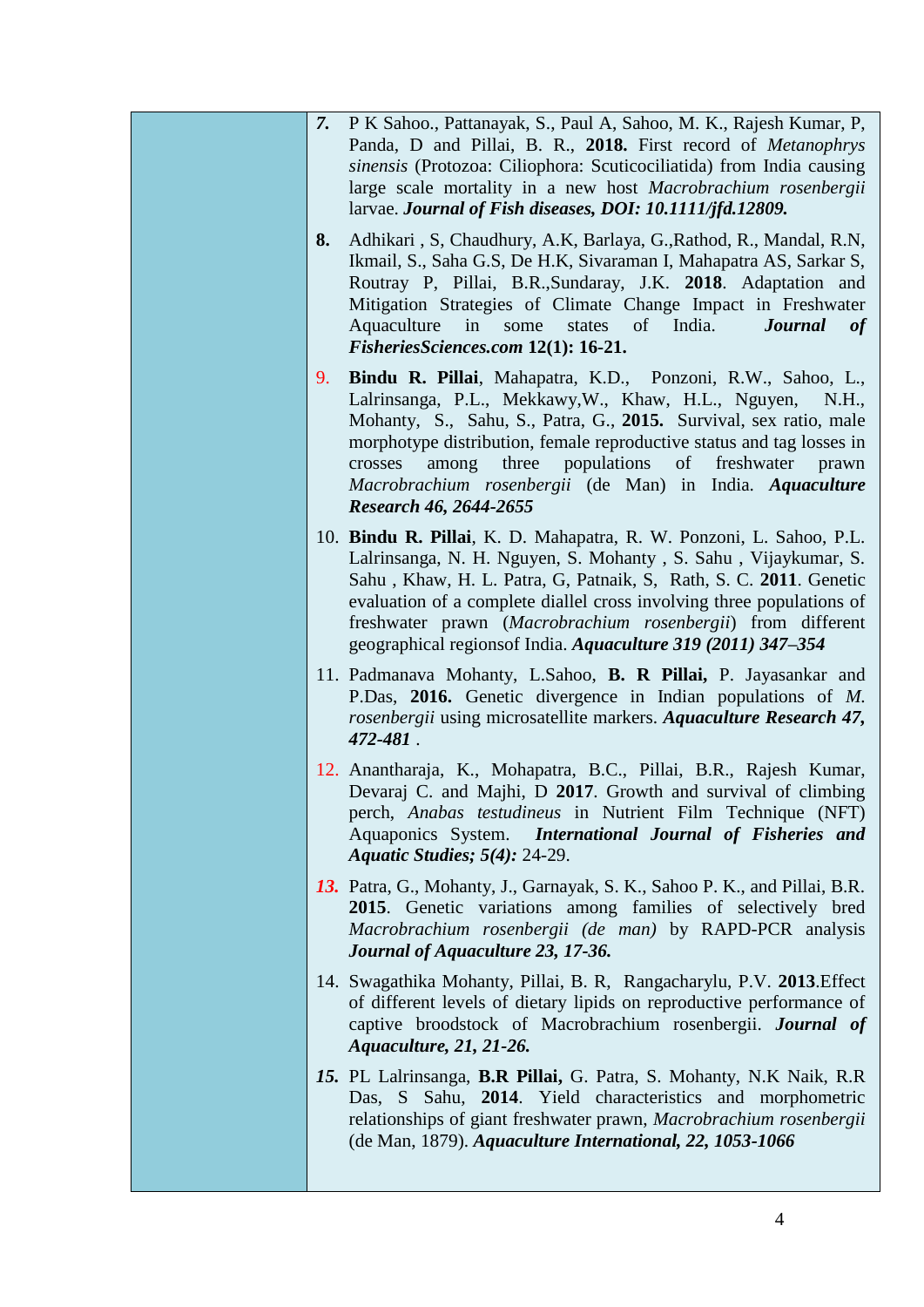|                                                                              | 16. Mohanty, J., Sahoo, P. K., Pillai, B. R., Mohanty, S., Garnayak, S.<br>K., S. Kumar. 2015. Purification and characterization of a $\beta$ -glucan<br>binding protein from the haemolymph of freshwater prawn<br>Macrobrachium rosenbergii Aquaculture Research, 46, 95-104.                                                                                             |
|------------------------------------------------------------------------------|-----------------------------------------------------------------------------------------------------------------------------------------------------------------------------------------------------------------------------------------------------------------------------------------------------------------------------------------------------------------------------|
|                                                                              | 17. P. L. Lalrinsanga, B. R. Pillai, S. Mohanty, G. Patra, and S. Sahu.<br>2012, Length–weight relationship and condition factor of giant<br>Macrobrachium rosenbergii based on<br>freshwater prawn,<br>developmental stages, culture stages and sex. Turkish Journal of<br><b>Fisheries and Aquatic Sciences 12, 917-924.</b>                                              |
|                                                                              | 18. Sahoo, P. K., Shekhar, M. S., Das A., Kumar D. M., Pillai, B.R. and<br>A. S. Sahul Hameed. 2012. Immunomodulatory effect<br>of<br>recombinant RNA-dependent RNA polymerase protein<br>of<br>Macrobrachium rosenbergii nodavirus in giant freshwater prawn<br>Macrobrachium rosenbergii Aquaculture Research 43,1096-1106.                                               |
|                                                                              | 19. B.B. Sahu, B.R. Pillai, P.L. Lalrinsanga, R.P. Samal, P.K. Meher,<br>D.R. Kanaujia, A.K. Sahu and P. Jayasankar, 2012. A Comparison<br>of Commercial Characteristics and Yield Partitioning Between<br>Macrobrachium rosenbergii (De Man 1879) and Macrobrachium<br>malcolmsonii (Milne Edward 1894), American-Eurasian Journal of<br>Scientific Research 7 (2): 82-85. |
|                                                                              | 20. Bhuyan, S. K., Jena, J. K., Pillai, B. R., P. Kumar and S. K.<br>Chakraborty, 2012. Studies on the growth of Otolithes ruber, and<br>Pennahia macroophthalmus from Paradeep coast, India. Indian J.<br><i>Fish</i> , $59(2)$ : 89-93.                                                                                                                                   |
|                                                                              | 21. Das A., Kumar D. M., Pillai, B.R., Shekhar, M. S. Routray, P., and<br>Sahoo, P. K., 2011. Immunomodulatory effect of recombinant capsid<br>and b2 proteins of Macrobrachium rosenbergii nodavirus in<br>freshwater prawn Macrobrachium rosenbergii (de Man). Journal of<br>Aquaculture, 19, 9-24.                                                                       |
|                                                                              | 22. Rath, S. C., Pillai, B. R., Mohanty, S. N., Sarkar, S. 2011. Growth<br>and survival of <i>Macrobrachium rosenbergii</i> (de Man) post larvae fed<br>with iso-proteic diets incorporated with fishmeal and its substitution<br>exclusively by plant protein. Indian Journal of Animal Sciences 81<br>$(12): 1272 - 1275.$                                                |
| <b>Book Chapters/</b><br><b>Technical Papers/</b><br><b>Popular Articles</b> | 1. Bindu R. Pillai, Lalrinsanga, P.L., Jesna, P.K., D. Panda and B.<br>Mishra, 2018. Breeding and Culture of giant freshwater prawn<br>(scampi) Macrobrachium rosenbergii. In: Ravichandran, K (Ed.).<br>Package of practices for breeding and culture of commercially<br>important freshwater fish species. NFDB, Hyderabad, 55-77.                                        |
|                                                                              | 2. Bindu R. Pillai and J.K. Sundaray, 2017. Freshwater Aquaculture<br>Research and Recent Developments. In: Souvenir; Aqua Aquaria<br>India 2017; 14-16 May 2017, pp37-46' Mangalore, Karnataka.<br><b>MPEDA</b>                                                                                                                                                            |
|                                                                              | <b>B. R. Pillai</b> and D. Panda 2019. Integration of Freshwater and<br>3.<br>Brackish Water Farming Systems and Research on Resilient<br>Aquaculture Species. In: Souvenir 'International Conference on                                                                                                                                                                    |